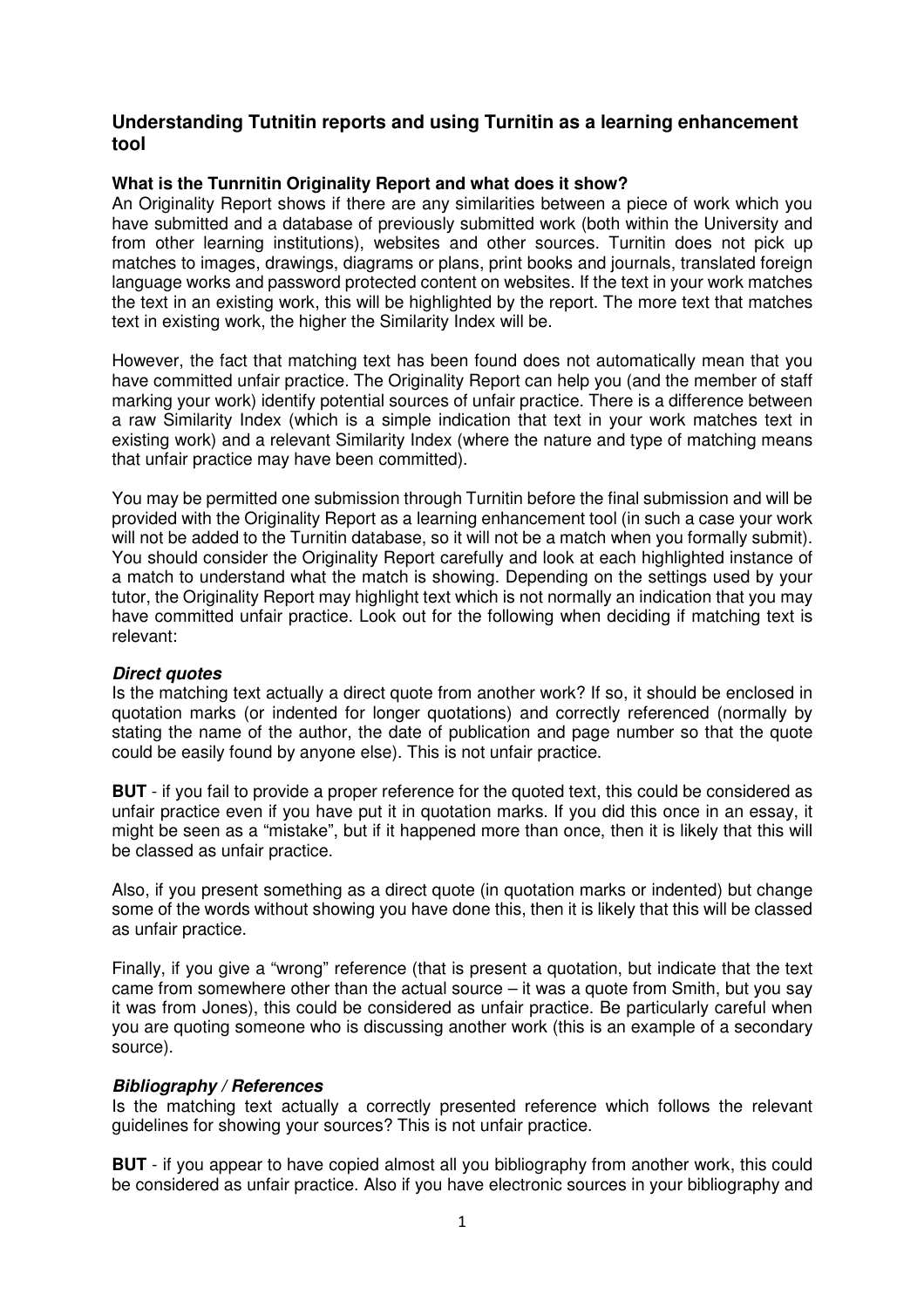the "accessed date" does not appear to be appropriate for when you would have been working on your essay, then this could be considered as unfair practice.

## **Paraphrasing**

Is the matching text picking up on your attempt to paraphrase another work? Paraphrasing is when you present the key ideas and information from another work in your own words and correctly reference this (normally by stating the name of the author and the date of publication). You must change both the words and the sentence structure of the original, without changing the content. This is not unfair practice.

**BUT** – just changing a few words from the original work is not a legitimate paraphrase – this is often referred to as "word substitution" and can produce a patchwork effect in the Originality Report (with gaps in the highlighting where you have changed a word) and is likely to be classed as unfair practice.

Also, if you fail to provide a proper reference for the paraphrased text, this could be considered as unfair practice even if you have paraphrased properly.

### **Common words and phrases**

Is the matching text picking up individual words or very short phrases which are specific to your subject or the issues you are writing about (such as the title of your essay, "jargon" and technical terminology)? Very occasionally short common phrases may also be picked up. This is not unfair practice.

**BUT** – where more than seven words in a row, this could be considered as unfair practice (you are much more likely to win the Lottery jackpot than to match seven words in a row by chance) – for instance if you are giving a list of technical terms which has been taken from another work and you are presenting it in exactly the same order (this may look like unfair practice, but could be avoided either by adding a reference or where the list is common, by changing the order).

## **Unrelated parts of the assignment**

Is the matching text in the assignment cover sheet? This is not unfair practice.

**BUT** – appendices may not be considered as part of the assignment, but you must still make sure that you reference the contents of appendices properly. If you fail to do this, this could be considered as unfair practice.

### **Your own previous work**

Is the matching text from an essay which you have previously submitted? Any work which has been previously submitted via Turnitin will be added to the Turnitin database and so can be presented as a match in the Originality Report. If you are re-working an essay (as part of a reassessment), then it is expected that quite a lot of the text in the re-work will match the original work and this is not unfair practice.

**BUT** – if you are not re-working an essay, you must add a reference to show that this was work you did for another assignment. If properly referenced this is not unfair practice, but if you fail to provide a proper reference, this is considered as unfair practice even though the work is your own (this is known as self-plagiarism).

### **Is there an acceptable Similarity Index score?**

The simple answer is **NO**. The University considers any unfair practice as unacceptable and so even a relevant Similarity Index of only 1% could be treated as unfair practice and processed accordingly. Having said that, a high raw Similarity Index (for instance where your essay consisted almost entirely of direct quotations of other work, all properly referenced) is